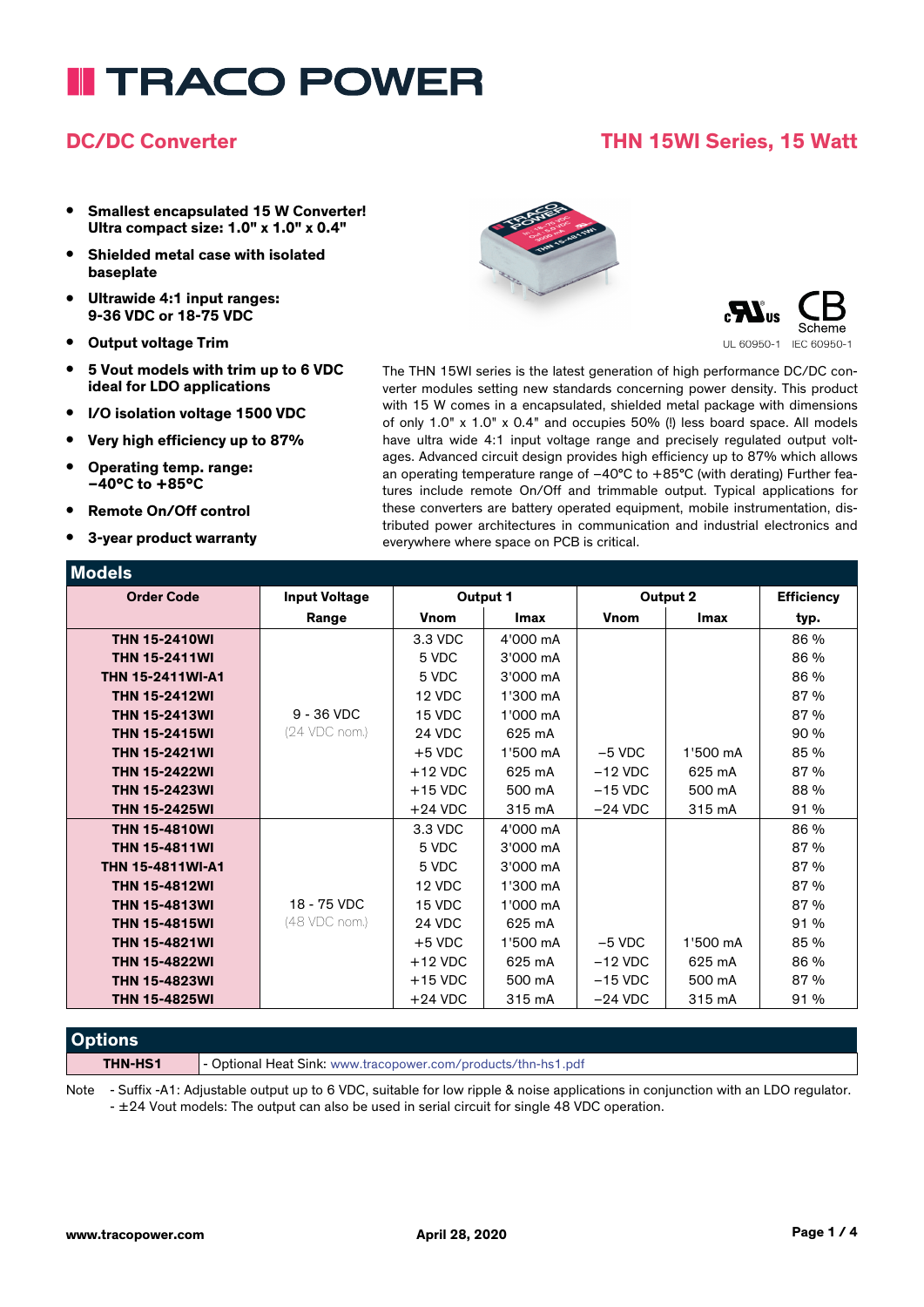## **II TRACO POWER**

| <b>Input Specifications</b>      |                                 |                                         |                                                                    |
|----------------------------------|---------------------------------|-----------------------------------------|--------------------------------------------------------------------|
| Input Current                    | - At no load                    | 24 Vin models: 45 mA typ.               |                                                                    |
|                                  |                                 | 48 Vin models: 20 mA typ.               |                                                                    |
| Surge Voltage                    |                                 |                                         | 24 Vin models: 50 VDC max. (100 ms max.)                           |
|                                  |                                 |                                         | 48 Vin models: 100 VDC max. (100 ms max.)                          |
| Under Voltage Lockout            |                                 |                                         | 24 Vin models: 7 VDC min. / 8 VDC typ. / 8.8 VDC max.              |
|                                  |                                 |                                         | 48 Vin models: 14.5 VDC min. / 16 VDC typ. / 17.5 VDC max.         |
| <b>Reflected Ripple Current</b>  |                                 |                                         | 24 Vin models: 30 mAp-p typ.                                       |
|                                  |                                 |                                         | 48 Vin models: 30 mAp-p typ.                                       |
| Recommended Input Fuse           |                                 |                                         | 24 Vin models: 3'150 mA (slow blow)                                |
|                                  |                                 |                                         | 48 Vin models: 1'600 mA (slow blow)                                |
|                                  |                                 |                                         | (The need of an external fuse has to be assessed                   |
|                                  |                                 |                                         | in the final application.)                                         |
| Input Filter                     |                                 |                                         | Internal Pi-Type                                                   |
|                                  |                                 |                                         |                                                                    |
| <b>Output Specifications</b>     |                                 |                                         |                                                                    |
|                                  |                                 |                                         |                                                                    |
| Output Voltage Adjustment        |                                 |                                         | $-10\%$ to $+20\%$ (A1 & 24 Vout single models)                    |
|                                  |                                 |                                         | ±10% (other single models)<br>(By external trim resistor)          |
|                                  |                                 |                                         | See application note: www.tracopower.com/overview/thn15wi          |
|                                  |                                 |                                         | Output power must not exceed rated power!                          |
| Voltage Set Accuracy             |                                 |                                         | $±1\%$ max.                                                        |
| Regulation                       | - Input Variation (Vmin - Vmax) | single output models: 0.2% max.         |                                                                    |
|                                  |                                 | dual output models: 0.5% max.           |                                                                    |
|                                  | - Load Variation (0 - 100%)     | single output models: 0.2% max.         |                                                                    |
|                                  |                                 |                                         | dual output models: 1% max. (Output 1)                             |
|                                  |                                 |                                         | 1% max. (Output $2$ )                                              |
|                                  | - Cross Regulation              | dual output models: 5% max.             |                                                                    |
|                                  | (25% / 100% asym. load)         |                                         |                                                                    |
| Ripple and Noise                 | - single output                 |                                         | 3.3 Vout models: 75 mVp-p typ. (w/ 1 µF X7R // 10 µF TC)           |
| (20 MHz Bandwidth)               |                                 |                                         | 5 Vout models: 75 mVp-p typ. (w/ 1 µF X7R // 10 µF TC)             |
|                                  |                                 |                                         | 12 Vout models: 100 mVp-p typ. (w/ 1 µF X7R // 10 µF TC)           |
|                                  |                                 |                                         | 15 Vout models: <b>100 mVp-p typ.</b> (w/ 1 µF X7R // 10 µF TC)    |
|                                  |                                 |                                         | 24 Vout models: <b>100 mVp-p typ.</b> (w/ 6.8 µF X7R)              |
|                                  | - dual output                   |                                         | 5 / -5 Vout models: 100 / 100 mVp-p typ. (w/ 1µF X7R // 10µF TC)   |
|                                  |                                 |                                         | 12 / -12 Vout models: 100 / 100 mVp-p typ. (w/ 1µF X7R // 10µF TC) |
|                                  |                                 |                                         | 15 / -15 Vout models: 100 / 100 mVp-p typ. (w/ 1µF X7R // 10µF TC) |
|                                  |                                 |                                         | 24 / -24 Vout models: 100 / 100 mVp-p typ. (w/ 4.7µF X7R)          |
| Capacitive Load                  | - single output                 |                                         | 3.3 Vout models: 12'000 µF max.                                    |
|                                  |                                 |                                         | 5 Vout models: 6'000 µF max.                                       |
|                                  |                                 | 12 Vout models: 1'000 µF max.           |                                                                    |
|                                  |                                 | 15 Vout models: 660 µF max.             |                                                                    |
|                                  |                                 | 24 Vout models: 200 µF max.             |                                                                    |
|                                  | - dual output                   |                                         | 5 / -5 Vout models: 3'000 / 3'000 µF max.                          |
|                                  |                                 | 12 / -12 Vout models: 520 / 520 µF max. |                                                                    |
|                                  |                                 | 15 / -15 Vout models: 330 / 330 µF max. |                                                                    |
|                                  |                                 | 24 / -24 Vout models: 100 / 100 µF max. |                                                                    |
| Minimum Load                     |                                 |                                         | Not required                                                       |
| <b>Temperature Coefficient</b>   |                                 |                                         | ±0.02 %/K max.                                                     |
| Start-up Time                    |                                 |                                         | 30 ms max.                                                         |
| Short Circuit Protection         |                                 |                                         | Continuous, Automatic recovery                                     |
| <b>Output Current Limitation</b> |                                 |                                         | 135 - 204% of lout max.                                            |
|                                  |                                 |                                         | 150% typ. of lout max.                                             |
| Overvoltage Protection           |                                 |                                         | 112 - 164% of Vout nom.                                            |
| <b>Transient Response</b>        | - Response Time                 |                                         | 250 µs typ. (25% Load Step)                                        |

All specifications valid at nominal voltage, full load and +25°C after warm-up time unless otherwise stated.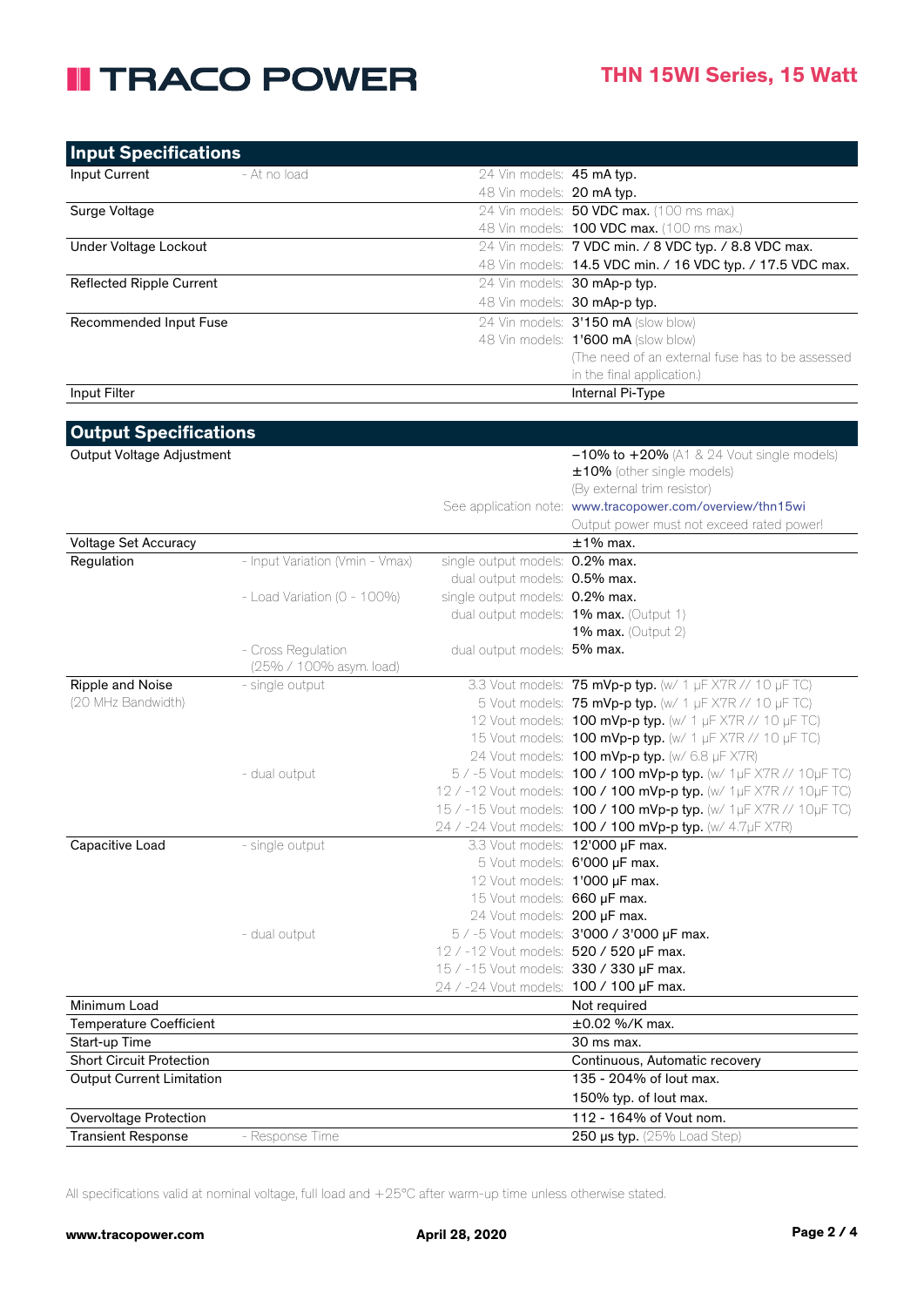### **II TRACO POWER**

| <b>Safety Specifications</b>                    |                                             |                                     |                                                              |
|-------------------------------------------------|---------------------------------------------|-------------------------------------|--------------------------------------------------------------|
| <b>Safety Standards</b>                         | - IT / Multimedia Equipment                 |                                     | EN 60950-1                                                   |
|                                                 |                                             |                                     | IEC 60950-1                                                  |
|                                                 |                                             |                                     | UL 60950-1                                                   |
|                                                 | - Certification Documents                   |                                     | www.tracopower.com/overview/thn15wi                          |
| <b>Pollution Degree</b>                         |                                             |                                     | PD <sub>2</sub>                                              |
| Over Voltage Category                           |                                             |                                     | OVC I                                                        |
|                                                 |                                             |                                     |                                                              |
| <b>EMC Specifications</b>                       |                                             |                                     |                                                              |
| <b>EMI Emissions</b>                            | - Conducted Emissions                       |                                     | EN 55032 class A (with external filter)                      |
|                                                 |                                             |                                     | <b>EN 55032 class B</b> (with external filter)               |
|                                                 | - Radiated Emissions                        |                                     | EN 55032 class A (with external filter)                      |
|                                                 |                                             |                                     | EN 55032 class B (with external filter)                      |
| <b>EMS Immunity</b>                             | - Electrostatic Discharge                   |                                     | Air: EN 61000-4-2, ±8 kV, perf. criteria A                   |
|                                                 |                                             |                                     | Contact: EN 61000-4-2, ±6 kV, perf. criteria A               |
|                                                 | - RF Electromagnetic Field                  |                                     | EN 61000-4-3, 10 V/m, perf. criteria A                       |
|                                                 | - EFT (Burst) / Surge                       |                                     | EN 61000-4-4, ±2 kV, perf. criteria A                        |
|                                                 |                                             |                                     | EN 61000-4-5, ±1 kV, perf. criteria A                        |
|                                                 |                                             | Ext. input component: 220 µF, 100 V |                                                              |
|                                                 | - Conducted RF Disturbances                 |                                     | EN 61000-4-6, 3 Vrms, perf. criteria A                       |
|                                                 | - PF Magnetic Field                         |                                     | Continuous: EN 61000-4-8, 100 A/m, perf. criteria A          |
|                                                 |                                             |                                     | 1 s: EN 61000-4-8, 1000 A/m, perf. criteria A                |
|                                                 |                                             |                                     |                                                              |
| <b>General Specifications</b>                   |                                             |                                     |                                                              |
| <b>Relative Humidity</b>                        |                                             |                                     | 95% max. (non condensing)                                    |
| <b>Temperature Ranges</b>                       | - Operating Temperature                     |                                     | $-40^{\circ}$ C to $+85^{\circ}$ C                           |
|                                                 |                                             |                                     | $-40^{\circ}$ C to $+90^{\circ}$ C (with Heat Sink)          |
|                                                 | - Case Temperature                          |                                     | $+105^{\circ}$ C max.<br>$-55^{\circ}$ C to $+125^{\circ}$ C |
| <b>Power Derating</b>                           | - Storage Temperature<br>- High Temperature |                                     | 2.5 %/K above 60°C                                           |
|                                                 |                                             |                                     | 2.9 %/K above 70°C (with Heat Sink)                          |
| <b>Cooling System</b>                           |                                             |                                     | Natural convection (20 LFM)                                  |
| <b>Remote Control</b>                           | - Voltage Controlled Remote                 |                                     | On: 3.0 to 15 VDC or open circuit                            |
|                                                 |                                             |                                     | Off: 0 to 1.2 VDC or short circuit                           |
|                                                 |                                             |                                     | Refers to 'Remote' and '-Vin' Pin                            |
|                                                 | - Off Idle Input Current                    |                                     | 2.5 mA typ.                                                  |
|                                                 | - Remote Pin Input Current                  |                                     | -0.5 to 1.0 mA                                               |
| <b>Altitude During Operation</b>                |                                             |                                     | 2'000 m max.                                                 |
| <b>Switching Frequency</b>                      |                                             |                                     | 360 - 440 kHz (PWM)                                          |
|                                                 |                                             |                                     | 400 kHz typ. (PWM)                                           |
| Insulation System                               |                                             |                                     | <b>Functional Insulation</b>                                 |
| <b>Isolation Test Voltage</b>                   | - Input to Output, 60 s                     |                                     | 1'500 VDC                                                    |
|                                                 | - Input to Case, 60 s                       |                                     | 1'000 VDC                                                    |
|                                                 | - Output to Case, 60 s                      |                                     | 1'000 VDC                                                    |
| <b>Isolation Resistance</b>                     | - Input to Output, 500 VDC                  |                                     | 1'000 MΩ min.                                                |
| <b>Isolation Capacitance</b>                    | - Input to Output, 100 kHz, 1 V             |                                     | 1'000 pF max.                                                |
| Reliability                                     | - Calculated MTBF                           |                                     | 1'400'000 h (MIL-HDBK-217F, ground benign)                   |
| Environment                                     | - Vibration                                 |                                     | MIL-STD-810F                                                 |
|                                                 | - Thermal Shock                             |                                     | MIL-STD-810F                                                 |
| <b>Housing Material</b><br><b>Base Material</b> |                                             |                                     | Nickel coated Copper<br>Non-conductive FR4 (UL94 V-0 rated)  |
| <b>Potting Material</b>                         |                                             |                                     | Epoxy (UL 94 V-0 rated)                                      |
| <b>Pin Material</b>                             |                                             |                                     | Copper                                                       |
| Pin Foundation Plating                          |                                             |                                     | <b>Nickel</b> ( $2 - 3 \mu m$ )                              |
| Pin Surface Plating                             |                                             |                                     | Tin $(3 - 5 \mu m)$ , matte                                  |

All specifications valid at nominal voltage, full load and +25°C after warm-up time unless otherwise stated.